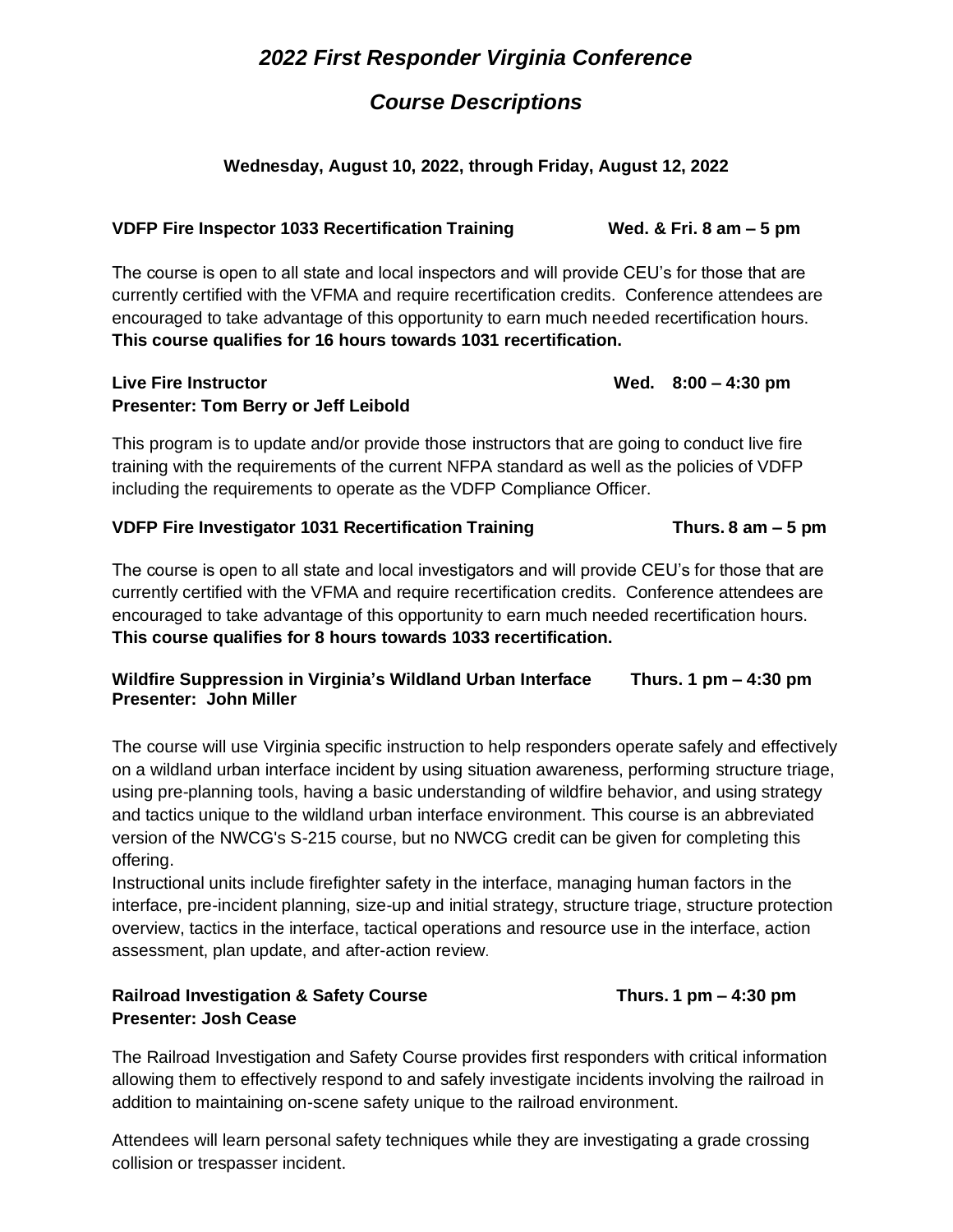### **Fire Service Forum – Issues Facing Virginia's Fire Service Thurs. 1:00 pm - 2:30 pm Presenters: Walt Bailey.**

Please plan to attend this open forum to share important issues that face the Virginia Fire Service today.

The group discussion will provide an opportunity to provide information on what challenges your department is facing today in Virginia. This forum is the ultimate in fire service networking. Come and join the group of fire service representatives in this discussion.

#### **Rural Water Supply: Preparing Your Firefighters and Apparatus Thurs. 1:00 pm – 2:30 pm for Success! Presenter: Taylor Goodman**

Does your response area have homes and businesses that require long lays and tankers to provide fire suppression? Has your department developed SOPs/SOGs for rural water supply and trained on them? Have you sought input on how to design your engines and tankers to make them more efficient? This class will provide real-world examples of successful strategies and tactics in rural and suburban settings that the student can immediately implement in their own department.

#### **Solar Energy and the Fire Service Thurs. 1 pm – 2:30 pm Presenter: Jeff Simpson**

As society increases investments in alternative energy sources emergency responders and leaders must evolve in their preparation to successfully and safely mitigate the hazards presented. This class was developed based on instructional experience and feedback from students and classes on what they need to be better equipped to prepare, train, implement and

operate effectively.

Emergency response personnel are not equipped to handle the host of alternative energy source hazards that are becoming commonplace across their residential and commercial communities. This class has been designed to prepare first responders with the knowledge and practical applications to handle these emergencies effectively and safely. Topics include increasing solar energy awareness, hardware configurations, electrical operation, fire service dangers including electrical, and HazMat and safety precautions needed. Additional information on how to interface with utility company representatives is provided.

## **Cornerstone on Demand; Thurs. 3 pm – 4:30 pm Your VDFP Learning Management System Presenter: Amanda Kennedy**

Cornerstone on Demand (CSOD) is the Cloud-based Learning Management System that was launched by VDFP in early 2020. Learn how this user managed system will enhance the ability of the members of Virginia's Fire Service to have a more active role in the management of their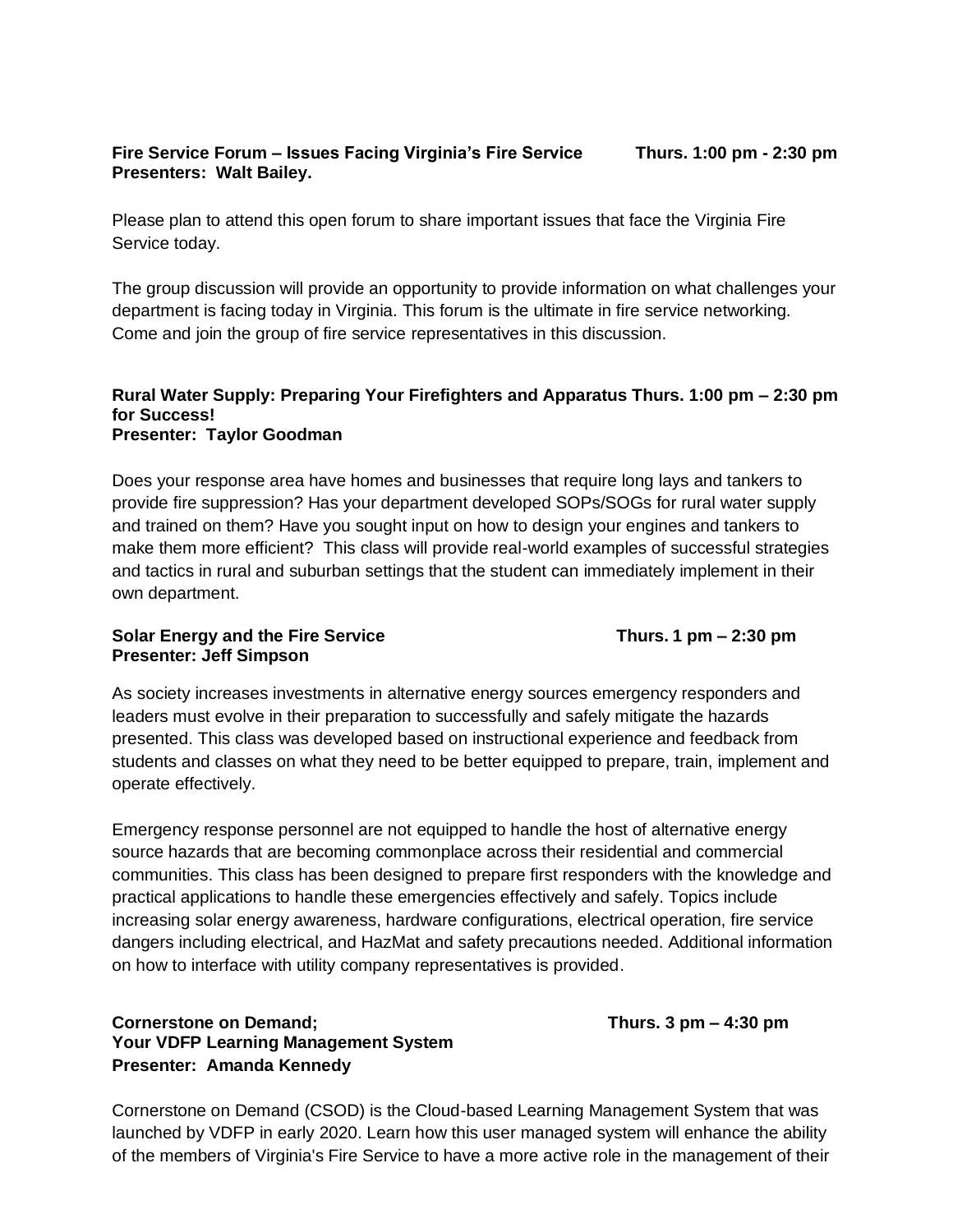training. See how department training officers can assist in the development of department members, monitor learning objectives, and add external training to an already robust cadre of "events".

## **Summer of 63 - Gettysburg Leadership Thurs. 3 pm – 4:30 pm Presenter: Allen Baldwin**

Summer of 63 Leadership Conference – This presentation takes a look at the leadership styles and lessons in leadership both good and bad that were presented at the Battle of Gettysburg in the summer of 1863 to see what we as leaders and future leaders can learn from these Leaders/Commanders to better our leadership styles and skills. The presentation will take the attendees back in time to visit with and take a look at the personalities and leadership traits/skills of the prominent leaders of this battle to look and learn different styles of leadership and the outcomes of these styles so they may apply the lessons learned to their own leadership style and skills. Additional time will be taken to look at how to build this topic into company/station level training.

### **Critical Decision Making: The Art of Quality Decision Making Fri. 8 am – 12 pm Presenter: Michael Barakey**

The closest distance between two points is a straight line. Achievement is not arriving at the solution; it is the journey and overcoming the obstacles to achieve a successful outcome. In the fire service, getting from point "A" to point "B" is a challenge. Firefighters are faced with challenges around the fire station and challenges in the administrative arena, like development of a succession plan or team. This class provides fundamental principles that identify the challenges that fire service leader's encounter. This class is designed to lead the class through real, life altering incidents that resulted in critical decisions and action. We will break down the incidents to understand the variables and obstacles that were presented the decision makers. After building a foundation, I will provide "step by step," principles and methods to prevent this same result from occurring. Finally, I will tie back why critical decision makers are needed in fire and emergency services.

### **Cornerstone Tips and Tricks/learning Lab** Fri. 8:00 am – 10:00 am **Presenter: Amanda Kennedy**

CSOD/Hybrid Training Tips and Tricks: Ideal for the instructor and end user, this session will explore key items in CSOD critical for end users and Instructors. Instructors will have an opportunity to provide feedback on the current CSOD development projects and explore the partnership of hybrid training and CSOD.

#### **Do Movies Hold the Keys to Successful Volunteer Recruitment Fri. 8:00 am – 10:00 am and Retention? Presenters: Spencer Cheatham**

Recruitment and retention is difficult. What if the key to getting in and keeping quality volunteers could be found in some of your favorite movies? What if "Goodfellas" tells us everything we need to know about retention? Don't just come to this presentation expecting to watch movie clips though. Pointed questions that lead to discussion and some interactive roll playing will keep you from sleeping after a quality night of networking with your fellow firefighters.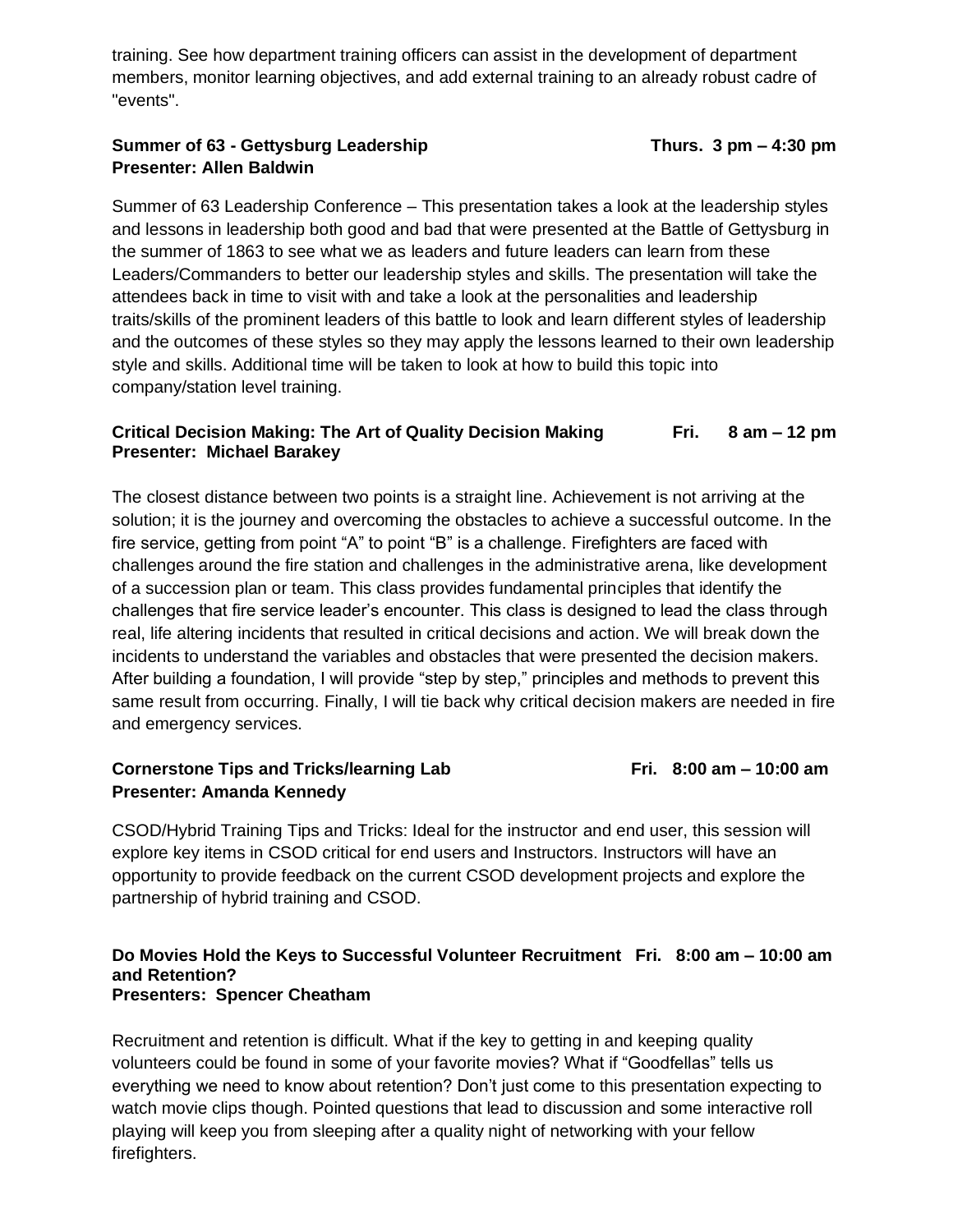# **Depression, PTSD, and Suicidal Ideation - One Couple's Account Fri. 8 am – 10:00 am Presenter: JT & Terri Lee Clark**

JT and Terri Lee Clark have been married for 35 years. They met through their shared experience in fire and EMS. JT was employed with the DC Fire Department and a volunteer with the Warrenton Volunteer Fire Company. Terri Lee was a volunteer Firefighter/EMT with the New Baltimore Volunteer Fire Company. Prior to their meeting, Terri Lee witnessed the death of her first husband. He was killed in a car fire/explosion. She was the first provider on the scene of the incident. In the aftermath of this incident, she experienced Post Traumatic Stress Disorder. Thirteen months after the death of her first husband JT and Terri Lee met. While JT was actively serving in the fire service, he was also struggling with mental health challenges of his own. He was seven years into a battle with depression and suicidal ideation. This battle would result in his departure from the career fire service. Attendees will hear of a first-hand account of this couple's experience.

# **A Survivor's Story – "A funny thing happened on the way from the back step to the buggy" Fri. 10:30 am-12:00 pm**

### **Presenter: Randolf Feltner**

On October 11<sup>th</sup>, 2018, I suffered a major heart attack and went into cardiac arrest on duty. I thought my career was over; my life's work had come to an end. Little did I know, it was just the beginning. My pity party quickly turned into motivation to be even better after learning of the death of another Virginia Firefighter that same day. I made up my mind lying in that hospital bed that I was changing from being singularly focused on my career to helping others enhance their career. The 4 F's - Faith, Family, Fitness, Firehouse that I learned from a fellow VCOA graduate were made a priority. Once I focused on making my home life better, my brothers and sisters better, and the fire service better, things began to fall into place with my professional goals and aspirations. I use my story to help others avoid making the mistakes I made. If I can help one person change that attitude it's a win and this was all worth it.

### **Sizing-up Your Grant Opportunities Fri. 10:30 am – 12 pm Presenter: Joe Breeden**

Just as the size-up is a critical part of emergency scene operations it is also a critical part of grant writing.

This class will provide the average everyday Firefighter or EMS provider with the tools necessary to be an effective grant planner and writer. What makes this class different from most "Grants 101" type classes is that it is from the perspective of a Firefighter/EMT-I and not a "professional grant writer". I have developed this class after going to many of those professional classes only to be left with more questions than answers.

I will take you through my "lessons learned" over the last 10 years of writing both successful and not so successful grant proposals at the State and Federal level for my fire department. Grant writing can be very intimidating for smaller departments who feel they have limited, or no grant writing resources. The reality is nothing could be further from the truth, and I will give you the needed resources to plan, write, and manage a competitive grant no matter the size of your department.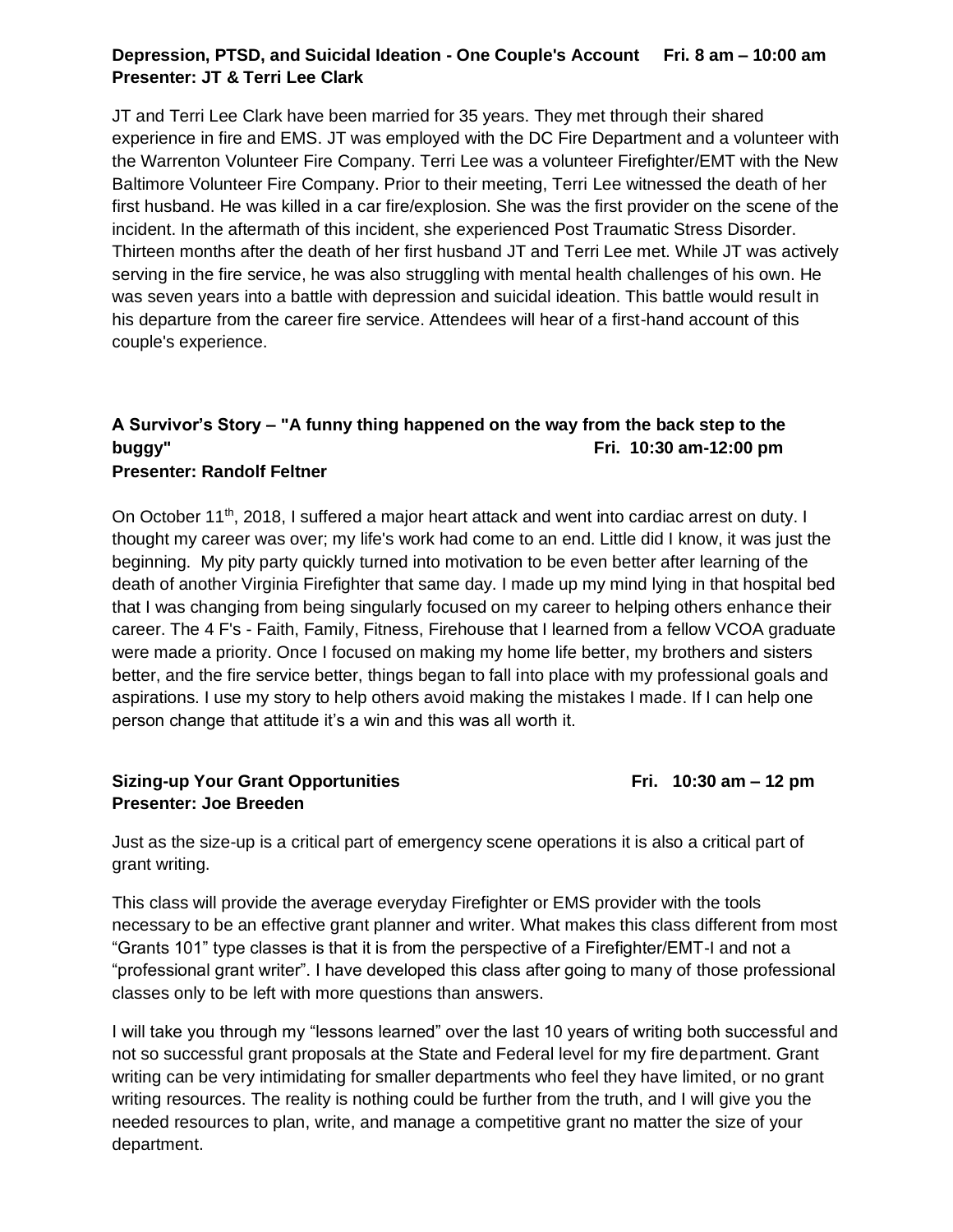## **Apparatus - Your Rig is on Order, Now What? Fri. 10:30 am – 12 pm Presenter: Allen Baldwin & Tom Shand**

This program will focus on what the apparatus committee should expect in preparing for the preconstruction conference, the change order approval process, and review and sign-off on production materials. There are any number of technical materials that should be reviewed by the committee including weight analysis, electrical load analysis, turning radius, equipment placement, and warranty statements that should be part of your department's contract documents. Time preparing for your preconstruction meeting, whether virtual or in-person will help to ensure positive results at the final inspection

### **Certification versus Training, is there a Difference? Fri. 10:30 pm – 12 pm Presenter: Dave Jolly**

The program is designed for Chief Officers to Firefighters to be provided the knowledge on how decisions made in training may or may not prepare you or your members for certification. Participants will be provided an understanding of how national standards are used in development of some training and why testing is designed the way it is. This program will allow those taking certification tests to improve their understanding on how to prepare for the final assessment in their desire to become certified. Lastly, the presenter will leave the participants with how they can develop programs at the station level that produce measurable results.

# **Introduction to Technical Large Animal Rescue Incidents Fri. 1 pm – 4:30 pm Presenters: Doug Monaco & Melissa Mainville**

Prepare responders for TLAR incidents. Explain the hazards and risks involved for providers and animals. Present the first steps to initiate while waiting for a team to arrive. Review previous rescues - case studies.

## **Can We Talk? – Communications, Coordination and Cooperation - Effective Communications During Roadway Emergencies. Fri.1 pm – 2:30 pm Presenter: Todd Leiss**

Secondary crashes are a leading cause of injuries and deaths to emergency responders working at roadway incidents. In 2019, 44 emergency responders were struck & killed, and thousands of other responders injured at roadway incident scenes, in 2020, 46 emergency responders were struck & killed. In 2021, 65 emergency responders were struck & killed and in 2022, 22 emergency responders have been struck and killed as of April 19th.

Effective communications, increased situational awareness and utilizing a unified command approach to roadway incidents lead to safe, efficient clearance of the roadway and less time being a target for "D" Drivers (Drunk, Drugged, Drowsy, Distracted or just plain Dumb).

This session will look at techniques and best practices for roadway safety for you and your emergency responders and give information on what you can do to increase safety before, during and after an incident.